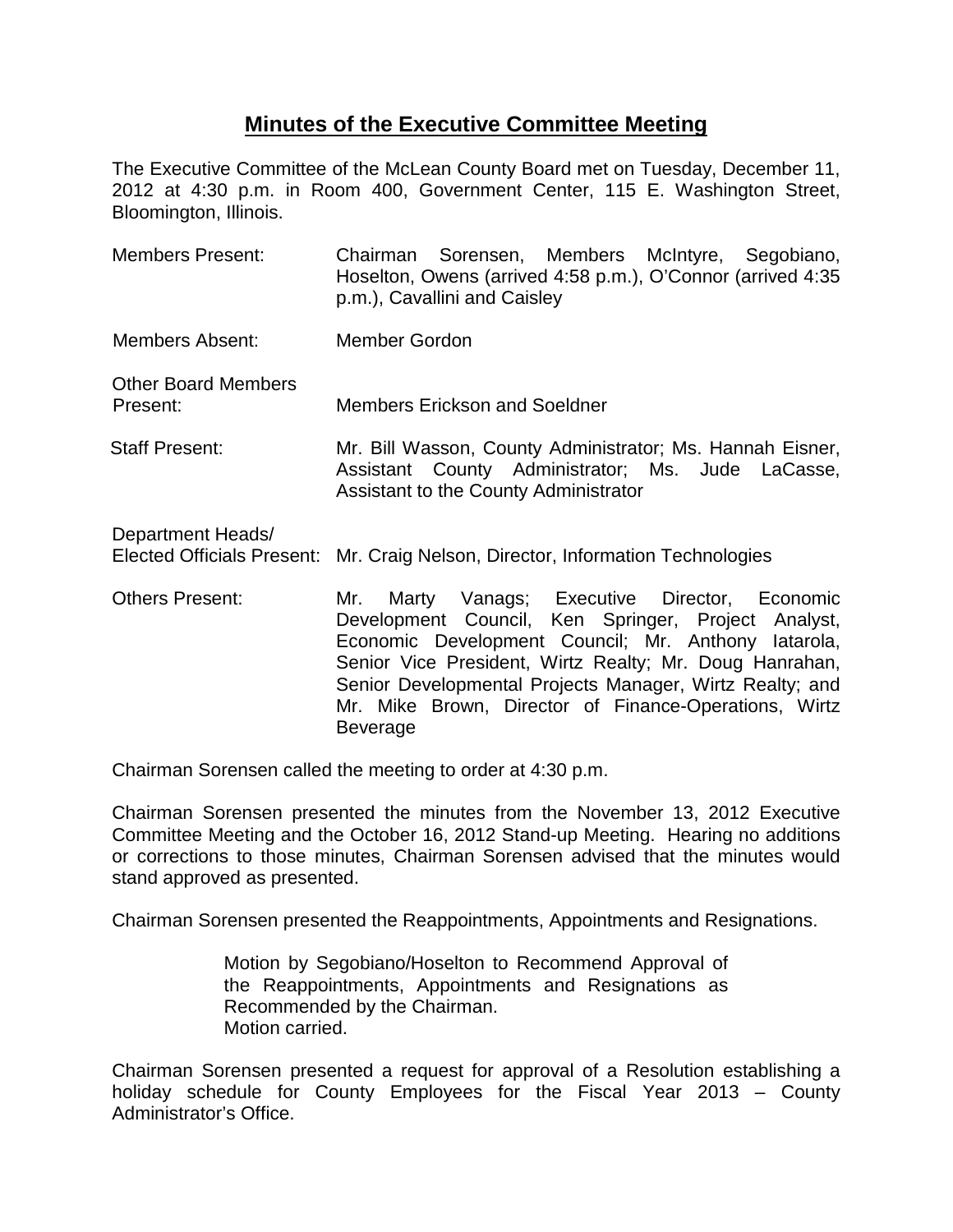Minutes of the Executive Committee December 11, 2012 Page Two

> Motion by Hoselton/Segobiano to Recommend Approval of an Ordinance Establishing a Holiday Schedule for County Employees for the Fiscal Year 2013 – County Administrator's Office. Motion carried.

Chairman Sorensen presented a request for approval of an Ordinance establishing County Board meeting Dates for Calendar Year 2013 – County Administrator's Office.

> Motion by Segobiano/Cavallini to Recommend Approval of an Ordinance Establishing County Board Meeting Dates for Calendar Year 2013 – County Administrator's Office. Motion carried.

Chairman Sorensen presented a request for approval of a Resolution of the McLean County Board submitting the public question to aggregate residential and small commercial electrical loads through an opt-out program – County Administrator's Office.

> Motion by Segobiano/Hoselton to Recommend Approval of a Resolution of the McLean County Board Submitting the Public Question to Aggregate Residential and Small Commercial Electrical Loads through an Opt-out Program – County Administrator's Office.

Mr. Caisley asked if Randolph Township is exempt from this Resolution as they held a referendum in November to join with Heyworth. Mr. Wasson replied that it is his understanding that Randolph Township would be exempt from this Resolution. He noted that since Randolph Township took action prior to this Resolution, and is now joined with the Village of Heyworth for purposes of municipal electrical aggregation, they would be excluded from this question.

Mr. Cavallini asked if this could be done in cooperation with smaller cities within the County if they are interested. Chairman Sorensen it could be done by Intergovernmental Agreement, but the smaller cities would have to pass the Resolution as well. Ms. Eisner stated that the language in the statute says "…two or more municipalities, townships or counties or a combination of both may initiate a process jointly to authorize aggregation," which was the portion of the statute that prompted Randolph Township to join with Heyworth.

After a discussion regarding the Resolution, Chairman Sorensen called for a vote on the Motion.

Motion carried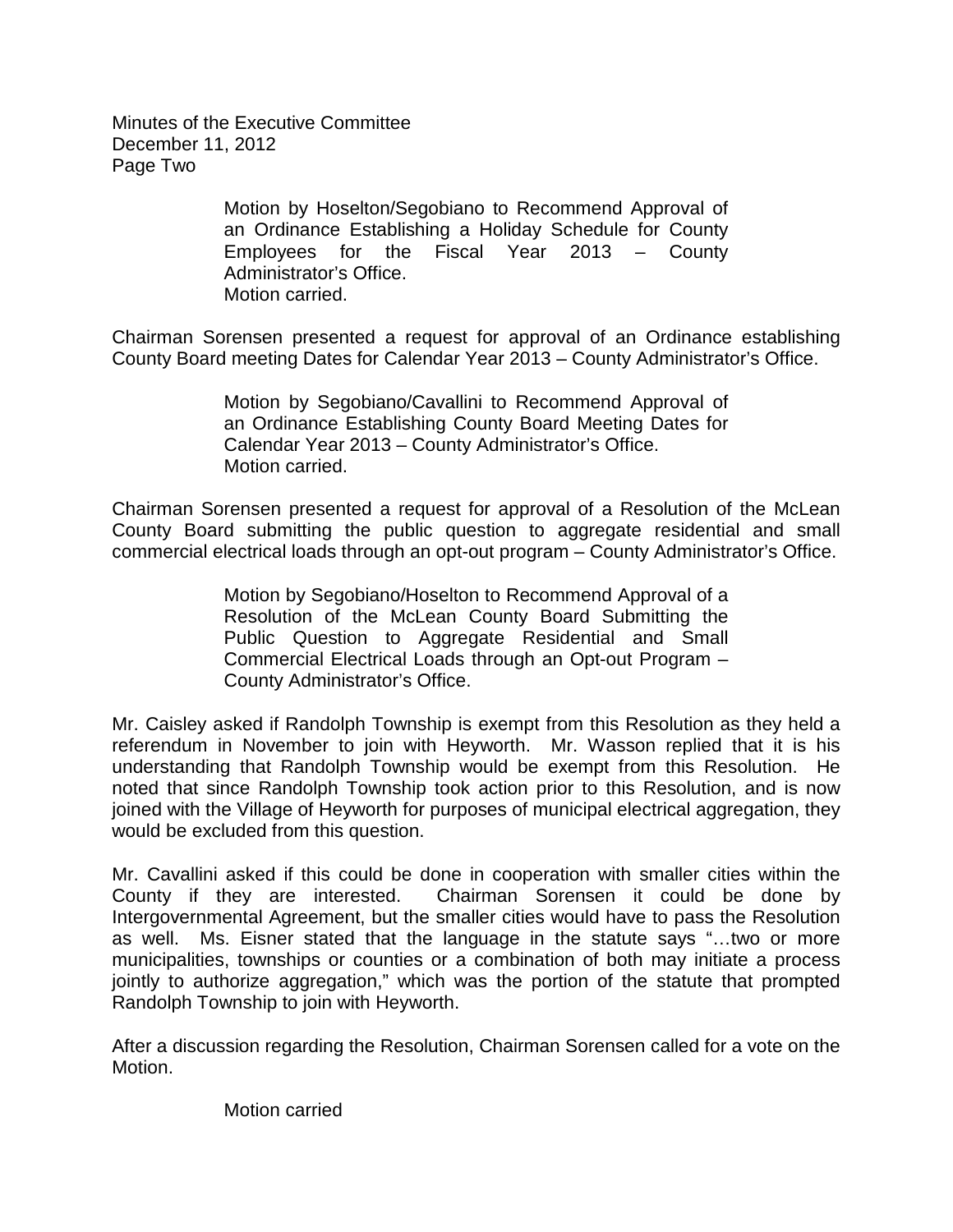Minutes of the Executive Committee December 11, 2012 Page Three

Chairman Sorensen presented a request for approval of New World Systems Upgrade – Information Technologies.

> Motion by Caisley/O'Connor to Recommend Approval of a New World Systems upgrade – Information Technologies. Motion carried

Chairman Sorensen asked if there were any questions or comments. Hearing none, he thanked Mr. Nelson.

Ms. Sonny O'Connor, Vice Chairman, Finance Committee**,** presented a request for approval of an Ordinance of the McLean County Board Amending the 2012 Combined Appropriation and Budget Ordinance for Fund 0107 – West Nile Virus Grant – Health Department.

> Motion by O'Connor/Cavallini to Recommend Approval of an Ordinance of the McLean County Board Amending the 2012 Combined Appropriation and Budget Ordinance for Fund 0107 – West Nile Virus Grant – Health Department. Motion carried.

Mr. Owens presented a request for approval of Critical Personnel Hiring Requests – County Administrator's Office.

> Motion by O'Connor/Segobiano to Recommend Approval of Critical Personnel Hiring Requests – County Administrator's Office. Motion carried.

Chairman Sorensen asked if there were any questions or comments. Hearing none, he thanked Ms. O'Connor.

Mr. William Caisley, Chairman, Justice Committee, presented a request for approval of an amendment to the contract between the Eleventh Judicial Circuit Court, the County of McLean and the Children's Foundation – Circuit Court.

> Motion by Caisley/McIntyre to Recommend Approval of an Amendment to the Contract between the Eleventh Judicial Circuit Court, the County of McLean and the Children's Foundation – Circuit Court. Motion carried.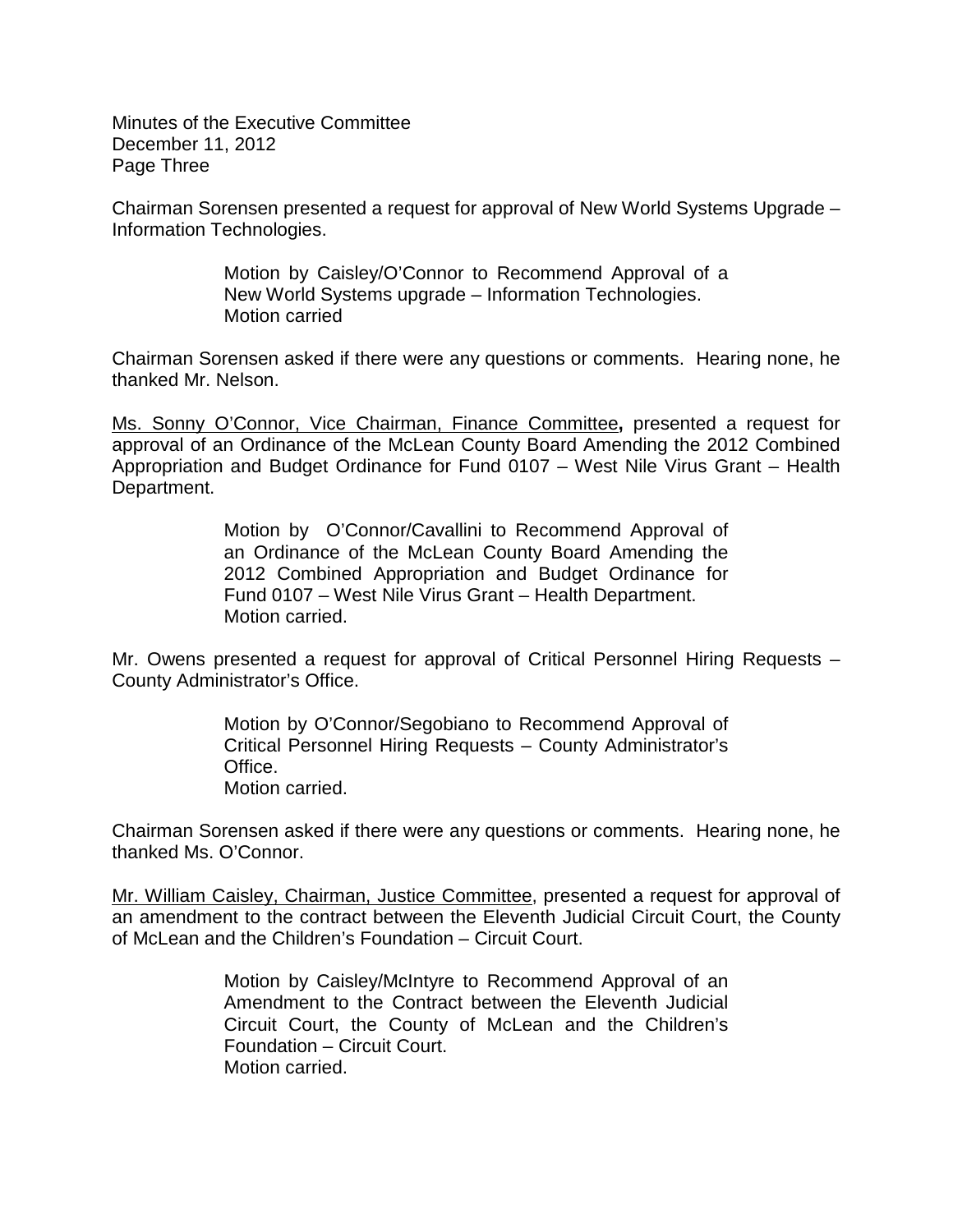Minutes of the Executive Committee December 11, 2012 Page Four

Mr. Caisley presented a request for approval of three items that can be acted upon together, namely a request for approval of an Intergovernmental Agreement between the County of McLean and Illinois State University for Centralized Booking; a request for approval of an Intergovernmental Agreement between the County of McLean and the City of Bloomington for Centralized Booking; and a request for approval of an Intergovernmental Agreement between the County of McLean and the Town of Normal for Centralized Booking – Sheriff's Department.

> Motion by Caisley/McIntyre to Recommend Approval of an Intergovernmental Agreement between the County of McLean and Illinois State University for Centralized Booking; Approval of an Intergovernmental Agreement between the County of McLean and the City of Bloomington for Centralized Booking; and Approval of an Intergovernmental Agreement between the County of McLean and the Town of Normal for Centralized Booking. Motion carried.

Mr. Caisley presented a request for approval of a Resolution approving McLean County's continued participation with the State of Illinois Appellate Prosecutor's Office – State's Attorney's Office. He explained that the Appellate Prosecutor handles all appeals from the Circuit Court in cases in which the County is involved, both civil and criminal. In addition, they will perform certain services in the Circuit Court including prosecuting individuals who the State's Attorney cannot prosecute because of a conflict of interest, tax objections, and labor negotiations.

> Motion by Caisley/McIntyre to Recommend Approval of a Resolution Approving McLean County's continued participation with the State of Illinois Prosecutor's Office – State's Attorney's Office. Motion carried.

Mr. Caisley reviewed the items going directly to the County Board.

Chairman Sorensen asked if there were any questions or comments. Hearing none, he thanked Mr. Caisley.

Mr. Chuck Erickson, Vice Chairman, Land Use and Development Committee, advised that the Land Use and Development Committee had no items for action.

Chairman Sorensen asked if there were any other questions or comments. Hearing none, he thanked Mr. Erickson.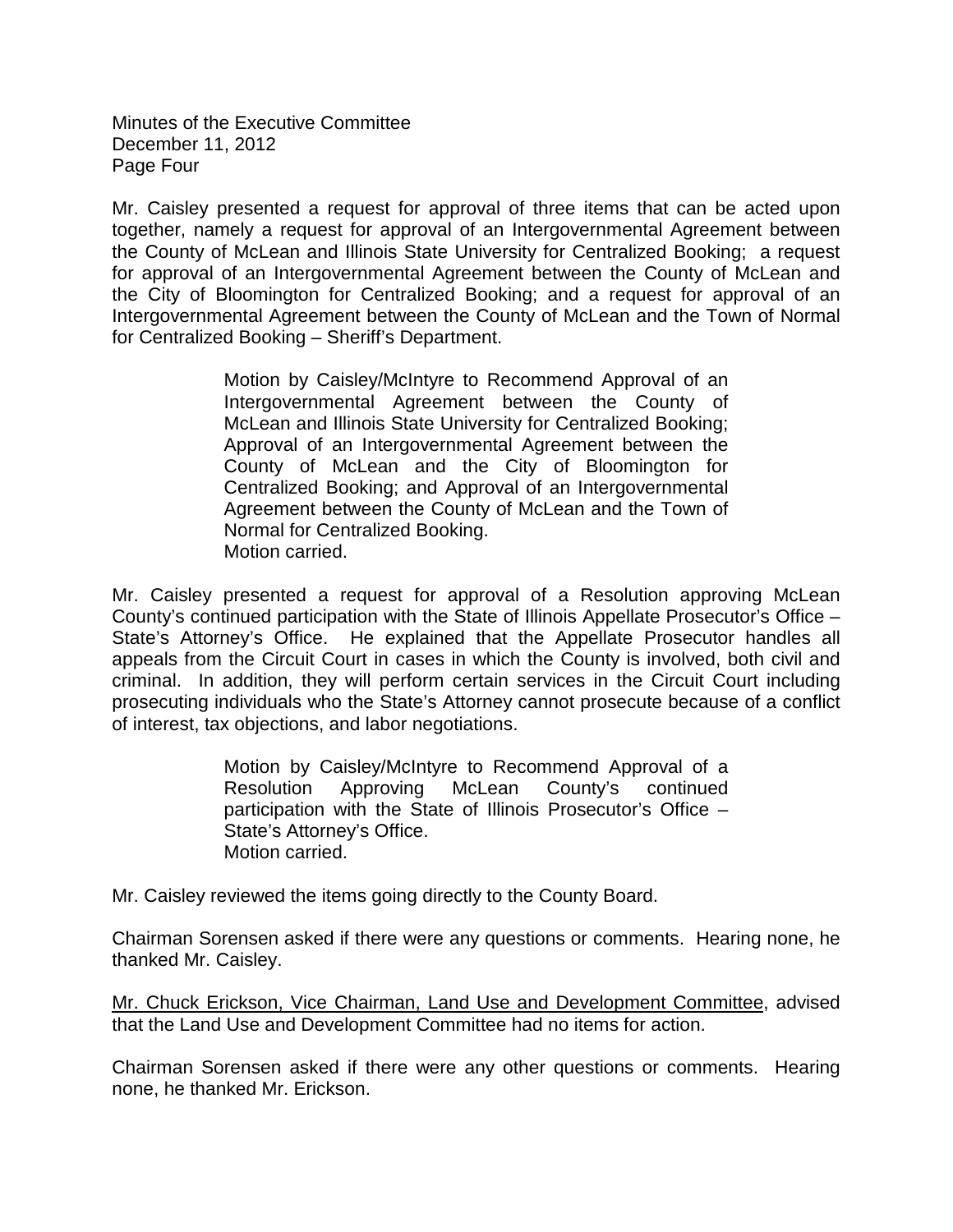Minutes of the Executive Committee December 11, 2012 Page Five

Mr. Stan Hoselton, Chairman, Transportation Committee advised that the Transportation Committee had no items for action.

Chairman Sorensen asked if there were any questions or comments. Hearing none, he thanked Mr. Hoselton.

Mr. Paul Segobiano, Chairman, Property Committee, presented a request for approval of Attachment Number Eleven to the Amendment to the Lease and Operation and Maintenance Agreement for the City/County Office Building (Government Center Building) – County Administrator's Office.

> Motion by Segobiano/O'Connor to Recommend Approval of Attachment Number Eleven to the Amendment to the Lease and Operation and Maintenance Agreement for the City/County Office Building (Government Center Building) – County Administrator's Office. Motion carried.

Mr. Segobiano presented a request for approval of Attachment Number 22 to the Amendment to the Lease and Operation and Maintenance Agreement for the Law and Justice Center – County Administrator's Office.

> Motion by Segobiano/Cavallini to Recommend Approval of Attachment Number 22 to the Amendment to Lease and Operation and Maintenance Agreement for the Law and Justice Center – County Administrator's Office. Motion carried.

Mr. Segobiano presented a request for approval of Attachment Number 10 Extending the Lease of the Courthouse Building and the contract for the Operation and Maintenance all Dated December 3, 2002 – County Administrator's Office.

> Motion by Segobiano/Caisley to Recommend Approval of Attachment Number 10 Extending the Lease of the Courthouse Building and the Contract for the Operation and Maintenance all Dated December 3, 2002 – County Administrator's Office. Motion carried.

Chairman Sorensen asked if there were any questions or comments. Hearing none, he thanked Mr. Segobiano.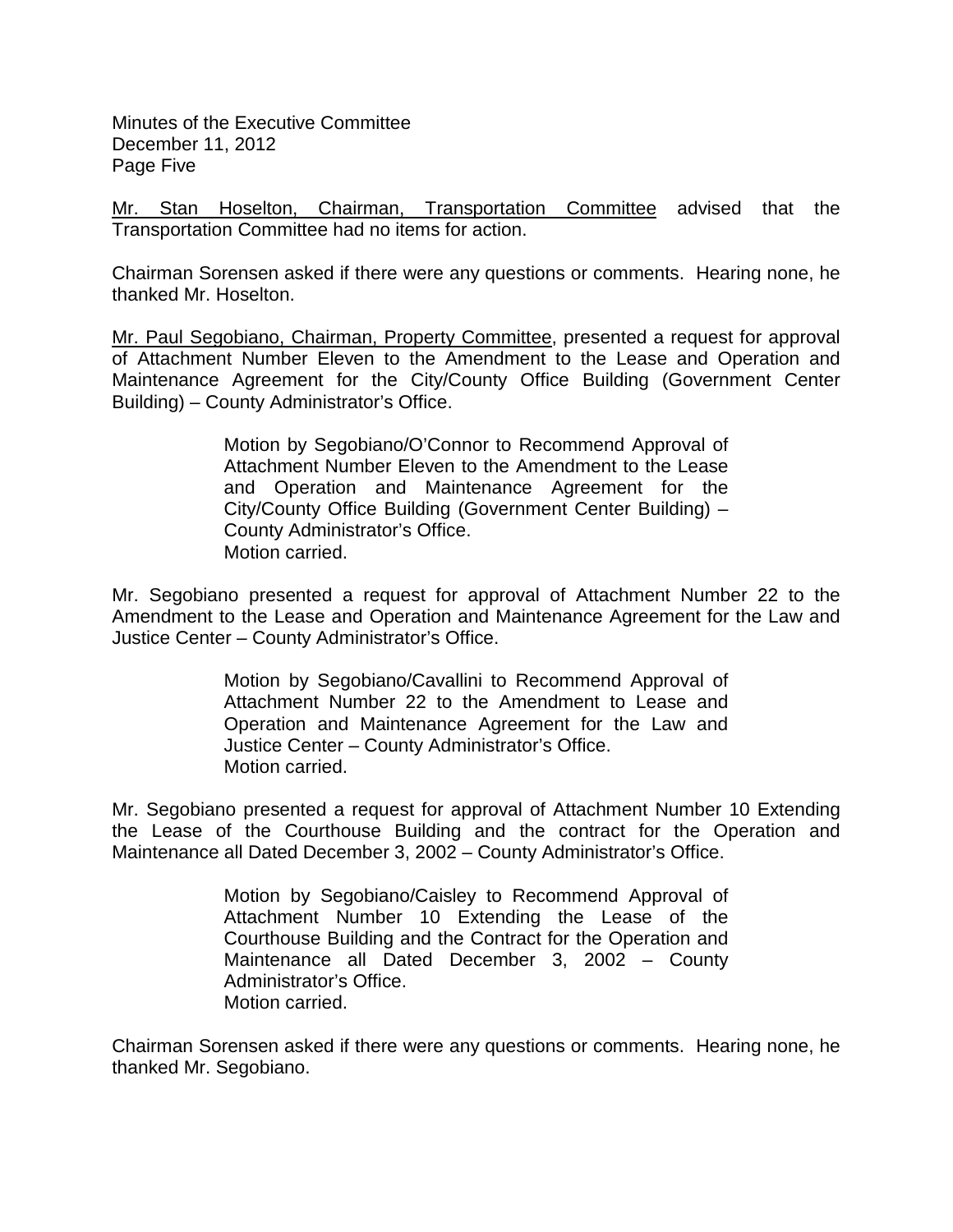Minutes of the Executive Committee December 11, 2012 Page Six

Mr. Bill Wasson, County Administrator, presented information on a proposed Ordinance and Tax Incentive Agreement with Bloom Heartland LLC and Wirtz Beverage Illinois, LLC and McLean County. He explained that the County received a request from the Economic Development Council seeking to secure a limited property tax incentive for Wirtz Beverage Illinois. Mr. Wasson advised that Mr. Ken Springer, Economic Development Council will provide a review of the proposed ordinance. He noted that representatives from the development group and/or operators are also present.

Mr. Springer indicated that Wirtz Beverage Illinois is an affiliate of Chicago-based Wirtz Corporation, which has interests in banking, real estate, insurance, sports, entertainment and wholesale distribution. The project in question would be a new midstate headquarters facility for Wirtz Beverage Illinois on the west side of Bloomington-Normal, just north of IL-9. Mr. Springer introduced Mr. Anthony Iatarola, Senior Vice Present, Wirtz Realty; Mr. Doug Hanrahan, Senior Developmental Projects Manager, Wirtz Realty; and Mr. Mike Brown, Director of Finance-Operations, Wirtz Beverage Illinois.

Mr. Springer announced that he hopes to bring this proposed Ordinance and Tax Incentive Agreement request to the Board in January. He stated that the proposal would be the construction of a new mid-state headquarters facility for Wirtz Beverage Illinois. The location of that facility would be on the west side of Bloomington on Valley View Drive which is just north of Wal-Mart and to the east of the Interstate Center. Mr. Springer indicated that the facility would be built from the ground up and would be a multi-function facility, as follows:

- $\triangleright$  Serve as a warehouse facility for the company's distribution of wine, spirits and beer to many customers in the Bloomington/Normal area as well as other downstate communities;
- $\triangleright$  Serve as a sales headquarters, where representatives from all around the region could gather for regular meetings;
- $\triangleright$  The facility would include office space in order to support operations.

Mr. Springer indicated that this new construction project would invest a minimum of \$7.25 million into taxable property in Bloomington-Normal and would locate at least 120 jobs here. These jobs would carry an average wage of \$46,100, which is significantly higher that the area per-capita income level of \$28,176. Mr. Springer noted that this project would fall into the category of logistics and warehousing – one of five industries specifically targeted as part of the new five-year strategic plan for economic development in the twin cities.

Mr. Springer advised that Wirtz is requesting a five-year freeze on the real taxes owed on the site in question. The freeze, if approved by the taxing bodies, would allow Wirtz to pay the same amount of taxes as was owed on the site in 2011 and hold that amount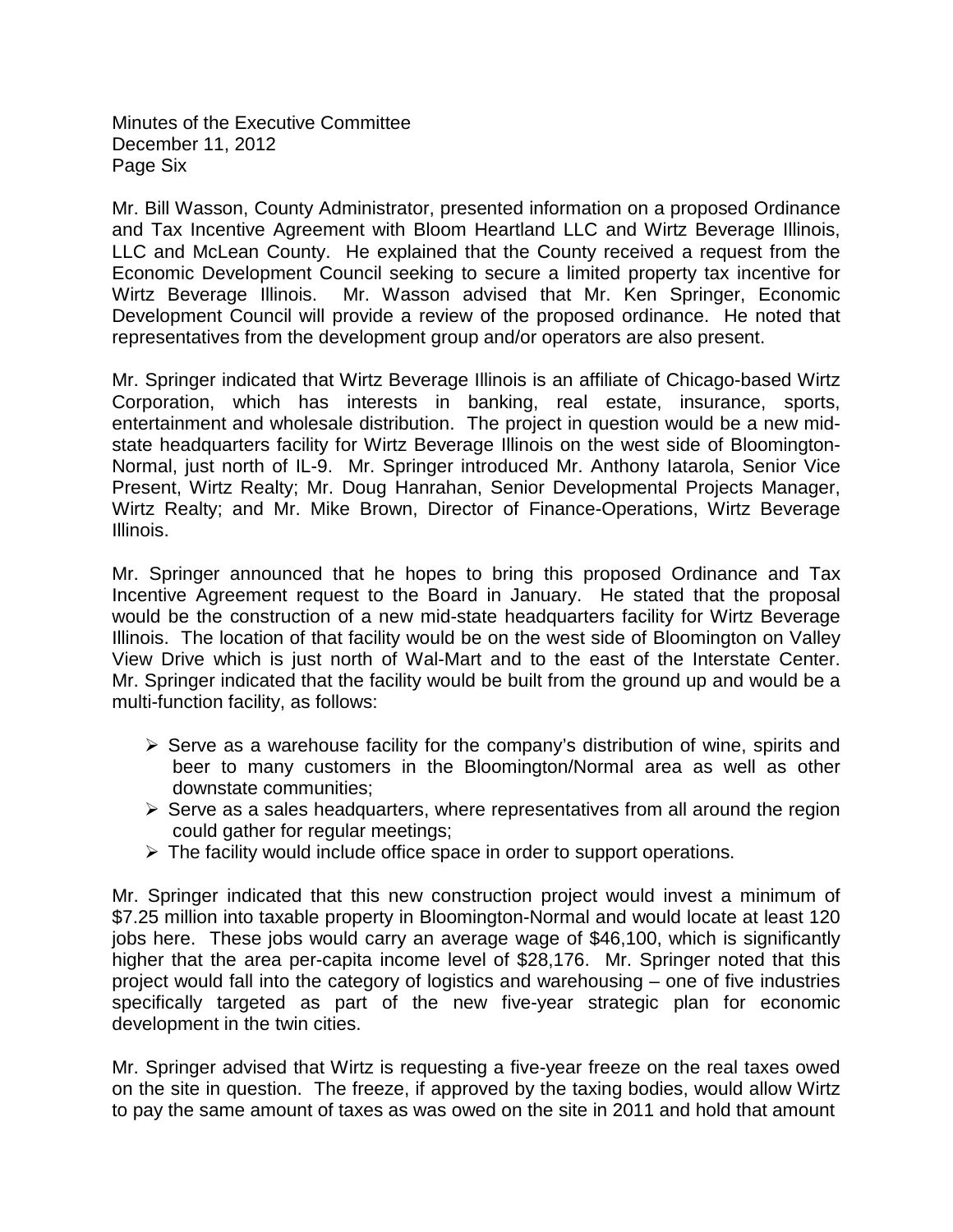Minutes of the Executive Committee December 11, 2012 Page Seven

steady for the next five years while the company invests into the site. Mr. Springer noted that it is the same type of project as the Bridgestone Project approved last year.

Mr. Springer stated that after the five years is over, the company's taxes will rise to take into account the new investment. At that point, all taxing bodies would begin to collect the full amount of post-investment taxes.

Mr. Springer advised that the project is located within the Enterprise Zone, so the Enterprise Zone boundaries will not need to be amended.

Mr. Springer stated that this request will be made of all taxing bodies that affect the parcel, which includes the County.

Mr. Segobiano expressed his support of this project. He pointed out that the property has access to three interstate systems.

Mr. Hoselton asked if the County will realize any type of sales tax from this operation. Mr. Springer replied that there will not be any retail sales tax as the facility will be warehousing and not retail sales. However, he pointed out that there are spin-off effects associated with the project, including motor fuel sales, maintenance and repair of trucks, as well as food, entertainment and lodging for sales teams who attend meetings in the facility.

Mr. Erickson asked how the EDC arrived at the average wage of \$46,100. Mr. Springer replied that it is a rough estimate that was determined by a list of the different categories of operation that was supplied by Wirtz. He indicated that with each category of operation there is a wage range of low to high. Mr. Springer stated that he took the midpoint on each of those ranges and averaged the mid-point to determine an estimated salary. He cautioned that this is a rough estimate.

Ms. O'Connor asked if the company considered an existing building rather than build a new facility. Mr. Anthony Iatarola, Senior Vice Present, Wirtz Realty, replied that 14-15 existing buildings were considered, but the buildings were either too expensive, too big or required too many repairs and refurbishing.

Mr. Owens asked if Wirtz had made a decision on the site before the EDC became involved in the project. Mr. Iatarola replied that the site was already identified when EDC became involved. Mr. Springer noted that the EDC has a number of services that it provides to the community including providing a list of sites or buildings for companies. The EDC is only involved in this case to address the financial aspects.

Mr. Caisley asked if this site is within the corporate limits of Bloomington. Mr. Springer replied that it is in the City of Bloomington and Dry Grove Township. Mr. Wasson indicated that he believes it is within the City of Bloomington Township.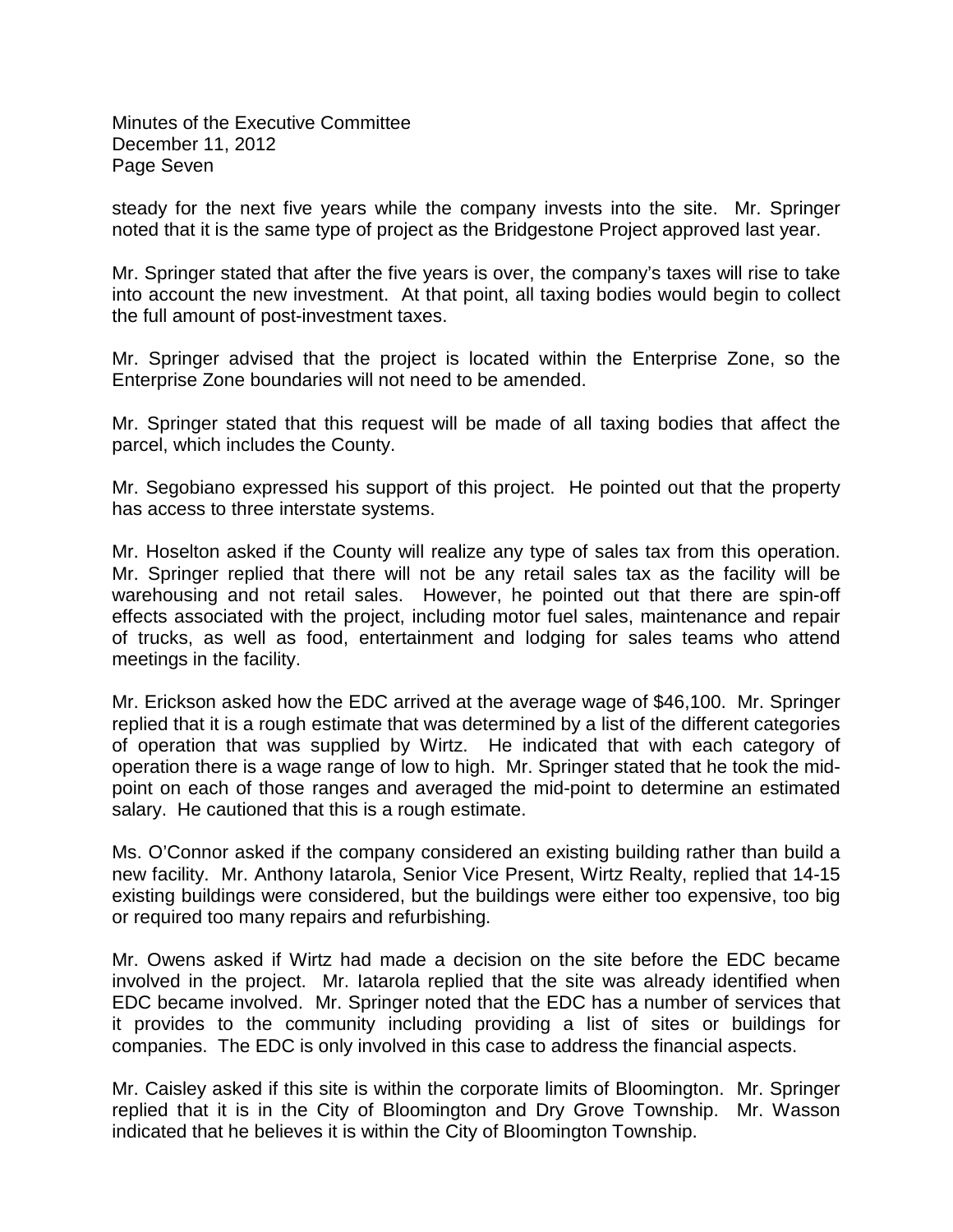Minutes of the Executive Committee December 11, 2012 Page Eight

Mr. Springer stated that the tax records show that the City of Bloomington levies its taxes and Dry Grove levies taxes on it. Mr. Wasson stated that staff will review this situation.

(NOTE: Upon review, the staff learned that the parcel is within the City of Bloomington Township, but township taxes were directed to Dry Grove through 2012 under an intergovernmental agreement.)

Mr. Segobiano reiterated his full support to this project. He cautioned that if the County passes up this opportunity, the company may decide to move elsewhere. Mr. Iatarola replied that they investigated a number of options for their operation.

Mr. Springer advised that EDC would like to move forward quickly as per the wishes of the company, and would like to bring this before the County Board for action next month. He added that they will be going before all of the other taxing districts for approval before the end of January.

Chairman Sorensen asked if there were any additional questions or comments. Hearing none, he thanked Mr. Springer and the representatives of Wirtz.

Chairman Sorensen presented the November 30, 2012 bills as recommended and transmitted by the County Auditor for payment. The Fund Total is \$515,731.16 and the Prepaid Total is the same.

> Motion by Segobiano/Cavallini to recommend Approval of the Executive Committee bills for November 30, 2012 as presented to the Committee by the County Auditor. Motion carried.